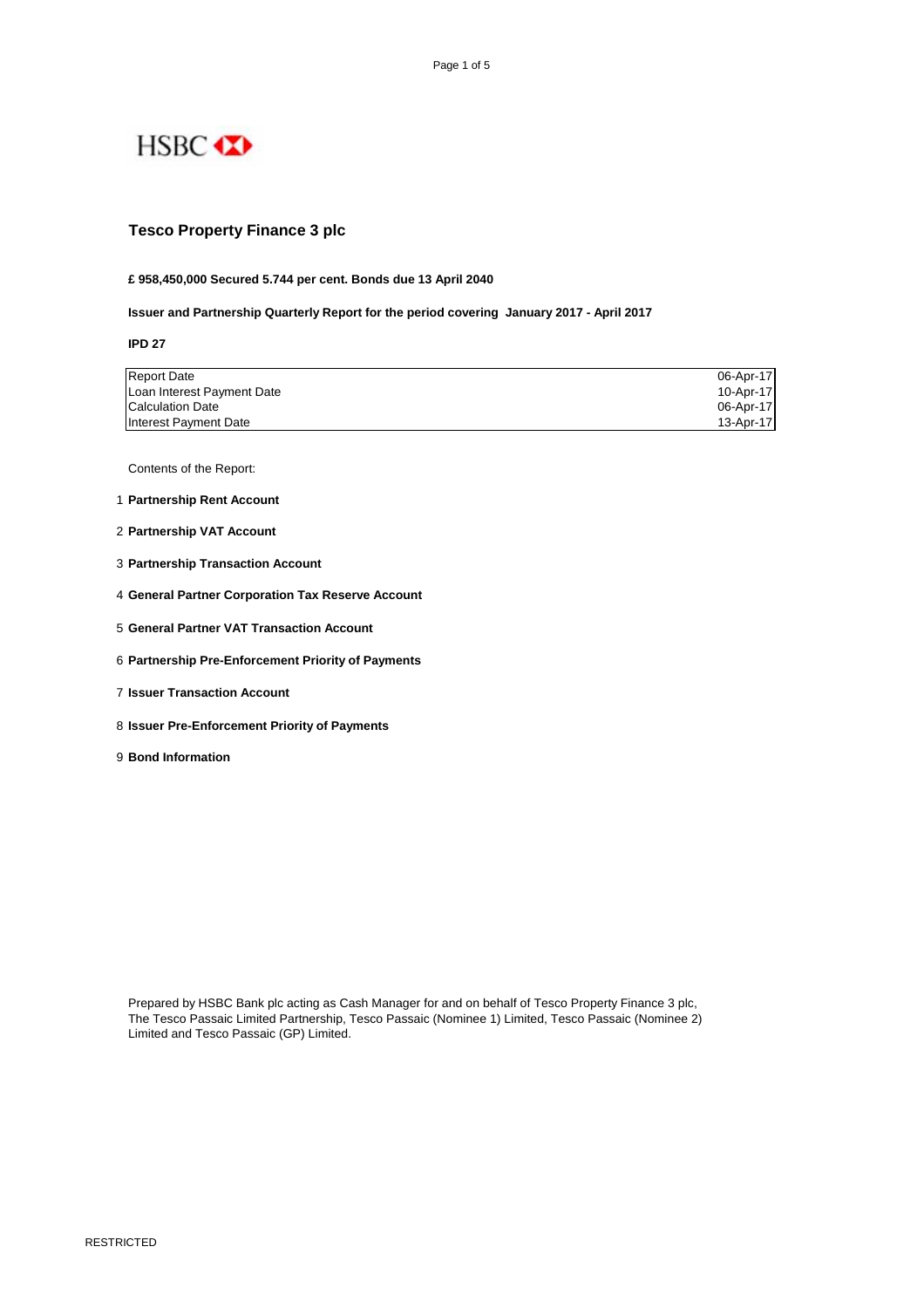**1. Partnership Rent Account** 

|              | Opening Balance                    | 5,000.00 CR      |  |
|--------------|------------------------------------|------------------|--|
| <b>IDATE</b> | <b>ENTRY DETAILS</b>               | AMOUNT (£) CR/DR |  |
| 24-Mar-17    | Rent                               | 14,367,881.87 CR |  |
| 10-Apr-17    | To Partnership Transaction Account | 14,367,881.87 DR |  |
|              |                                    |                  |  |
|              | <b>Closing Balance</b>             | 5,000.00 CR      |  |
|              |                                    |                  |  |

# **2. Partnership VAT Account**

|                        | <b>Opening Balance</b>                   | 3,094,128.64 CR                    |  |
|------------------------|------------------------------------------|------------------------------------|--|
| <b>IDATE</b>           | <b>ENTRY DETAILS</b>                     | AMOUNT (£) CR/DR                   |  |
| 31-Jan-17<br>24-Mar-17 | <b>VAT Payment</b><br><b>VAT Funding</b> | 2,781,306.03 DR<br>2,873,576.42 CR |  |
|                        | <b>Closing Balance</b>                   | 3,186,399.03 CR                    |  |
|                        |                                          |                                    |  |

### **3. Partnership Transaction Account**

|             | Opening Balance                              | 500,000.02 CR    |  |
|-------------|----------------------------------------------|------------------|--|
| <b>DATE</b> | <b>ENTRY DETAILS</b>                         | AMOUNT (£) CR/DR |  |
|             |                                              |                  |  |
| 10-Apr-17   | Transfer to Partnership Distribution Account | 7,326.47 DR      |  |
| 10-Apr-17   | Transfer from Rent                           | 14,367,881.87 CR |  |
| 10-Apr-17   | <b>Trustee Fee</b>                           | 1,500.00 DR      |  |
| 10-Apr-17   | <b>Ongoing Fee</b>                           | 16,348.24 DR     |  |
| 10-Apr-17   | Expenses                                     | 15,632.34 DR     |  |
| 10-Apr-17   | Partnership Swap receipt                     | 355,020.72 CR    |  |
| 10-Apr-17   | <b>Partnership Debt</b>                      | 14,456,591.93 DR |  |
| 10-Apr-17   | Spenhill                                     | 225,503.63 DR    |  |
|             |                                              |                  |  |
|             |                                              |                  |  |
|             | <b>Closing Balance</b>                       | 500,000.00 CR    |  |
|             |                                              |                  |  |

# **4. General Partner Corporation Tax Reserve Account**

|             | Opening Balance        |                  | CR |
|-------------|------------------------|------------------|----|
| <b>DATE</b> | <b>ENTRY DETAILS</b>   | AMOUNT (£) CR/DR |    |
|             |                        |                  |    |
|             |                        |                  |    |
|             |                        |                  |    |
|             | <b>Closing Balance</b> |                  | CR |
|             |                        |                  |    |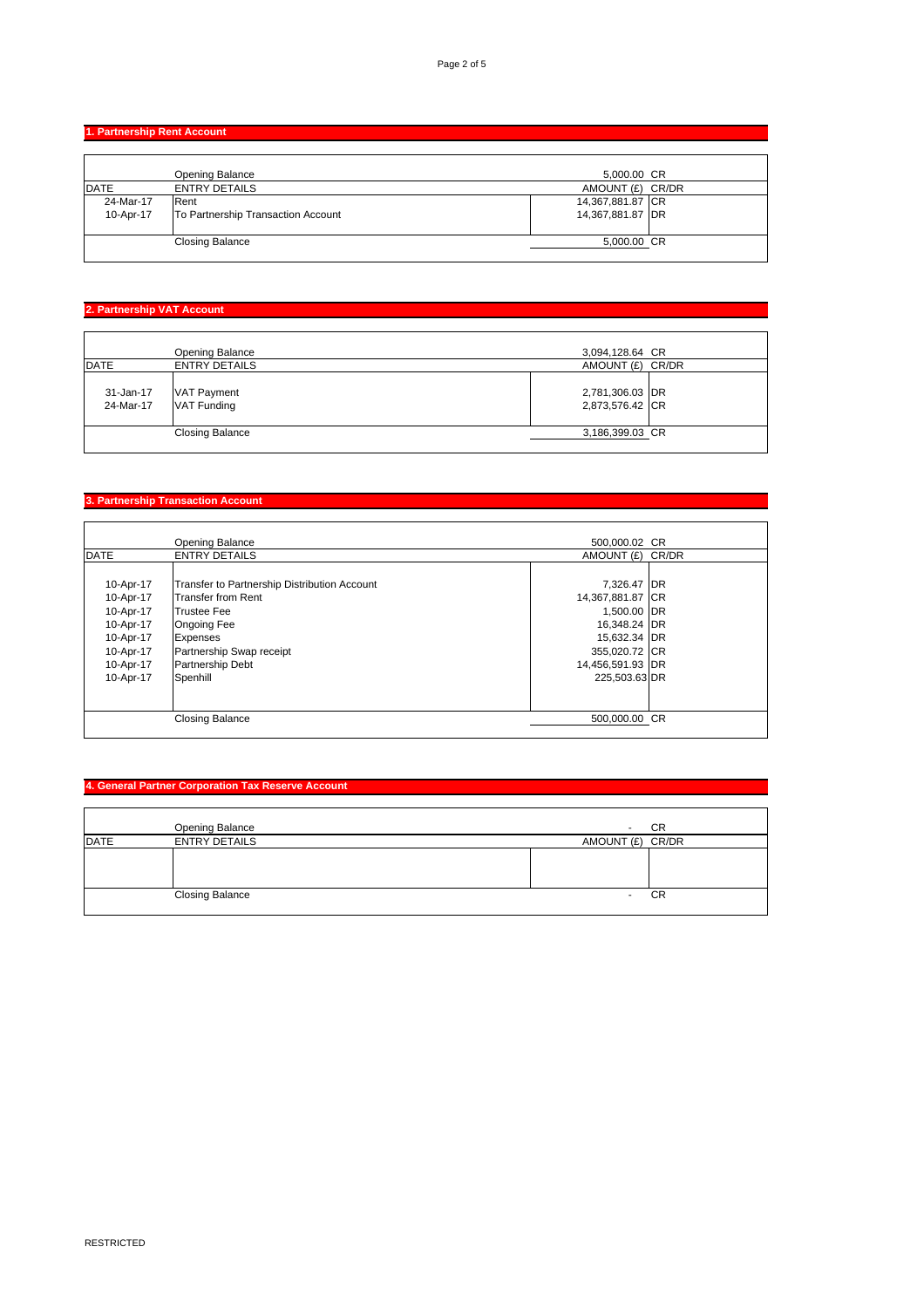Balance 500,000.00 CR

|             | 5. General Partner VAT Transaction Account  |                  |  |
|-------------|---------------------------------------------|------------------|--|
|             |                                             |                  |  |
|             | <b>Opening Balance</b>                      | 165,028.42 CR    |  |
| <b>DATE</b> | <b>ENTRY DETAILS</b>                        | AMOUNT (£) CR/DR |  |
|             |                                             |                  |  |
|             | <b>Closing Balance</b>                      | 165,028.42 CR    |  |
|             |                                             |                  |  |
|             |                                             |                  |  |
|             | Expense Reserve Ledger - Max GBP 500,000.00 |                  |  |
|             |                                             |                  |  |
| <b>DATE</b> | <b>ENTRY DETAILS</b>                        |                  |  |
|             | Ledger Receipts to date                     | 500,000.00 CR    |  |

#### **6. Partnership Pre-Enforcement Priority of Payments**

| Date      |                                                                           |               | Funds Paid Out of Funds Received into<br>account(E) account(E) |
|-----------|---------------------------------------------------------------------------|---------------|----------------------------------------------------------------|
| 10-Apr-17 |                                                                           |               |                                                                |
|           | <b>Partnership Available Funds</b>                                        |               |                                                                |
|           | a Rental Income                                                           |               | 14,367,881.87                                                  |
|           | b Funds from Issuer under Partnership Swaps                               |               | 14,456,632.00                                                  |
|           | c From Partnership VAT Account                                            |               |                                                                |
|           |                                                                           |               |                                                                |
|           | d From Partnership Disposal Proceeds Account                              |               |                                                                |
|           | e From Partnership Insurance Proceeds Account                             |               |                                                                |
|           | f Interest received by the Partnership Accounts and Rent Account          |               |                                                                |
|           | g Eligible Investment Earnings by Partnership                             |               |                                                                |
|           | h Advance under Committed Subordinated Loan Agreement                     |               |                                                                |
|           | i Net proceeds of a CPO Disposal or a Mortgage Property                   |               |                                                                |
|           | j Net proceeds of a disposal of a Mortgage Property                       |               |                                                                |
|           | k Any other sums standing to the credit of the Partnership Transaction Ac |               |                                                                |
|           | <b>Partnership Pre-Enforcement Priority of Payments</b>                   |               |                                                                |
|           | a Partnership Security Trustee Fees                                       | 1,500.00      |                                                                |
|           | b Issuer Security Trustee Fee, Bond Trustee, operating expenses of the    | 2,700.00      |                                                                |
|           | Issuer (Ongoing Partnership Facility Fee)                                 |               |                                                                |
|           | c Partnership Operating Expenses excluding GP UK Tax                      | 11,487.50     |                                                                |
|           | d Partnership Operator Fee                                                | 4,144.84      |                                                                |
|           | d Property Advisor Fee (Annual 25 K Jan)                                  |               |                                                                |
|           | d Nominees Corporate Services Provider Fee                                |               |                                                                |
|           | d Nominees Holdco Corporate Services Provider Fee                         |               |                                                                |
|           | d PL Propco Corporate Services Provider Fees                              |               |                                                                |
|           | d Nominees Side Letter payments                                           |               |                                                                |
|           | d Nominees Holdco Side Letter payments                                    |               |                                                                |
|           | d Account Bank Fee                                                        |               |                                                                |
|           | d Cash Manager Fee                                                        |               |                                                                |
|           | Issuer Account Bank, PPA CM, CSP Fee (Ongoing Partnership Facility        |               |                                                                |
|           | d Fee)                                                                    |               |                                                                |
|           |                                                                           | 12,898.24     |                                                                |
|           | d Headlease payment                                                       |               |                                                                |
|           | e Partnership Expenses Ledger payment (max £6,250)                        |               |                                                                |
|           | f Partnership Debt Interest                                               | 13,466,460.93 |                                                                |
|           | f Partnership Swap payment                                                | 14,101,611.28 |                                                                |
|           | g Partnership Debt Principal                                              | 990,131.00    |                                                                |
|           | Issuer Partnership Swap Termination Amount (Ongoing Partnership Facility  |               |                                                                |
|           | h Fee)                                                                    | 750.00        |                                                                |
|           | i Property Pool Manager Fee                                               | 225,503.63    |                                                                |
|           | j Partnership Swap Termination Amount                                     |               |                                                                |
|           | k Partnership Expenses Ledger payment                                     |               |                                                                |
|           | I Alteration Adjustment Rent                                              |               |                                                                |
|           | m Committed Subordinated Loan payment                                     |               |                                                                |
|           | n Partnership Distribution Account                                        | 7,326.45      |                                                                |
|           | Totals                                                                    | 28,824,513.87 | 28,824,513.87                                                  |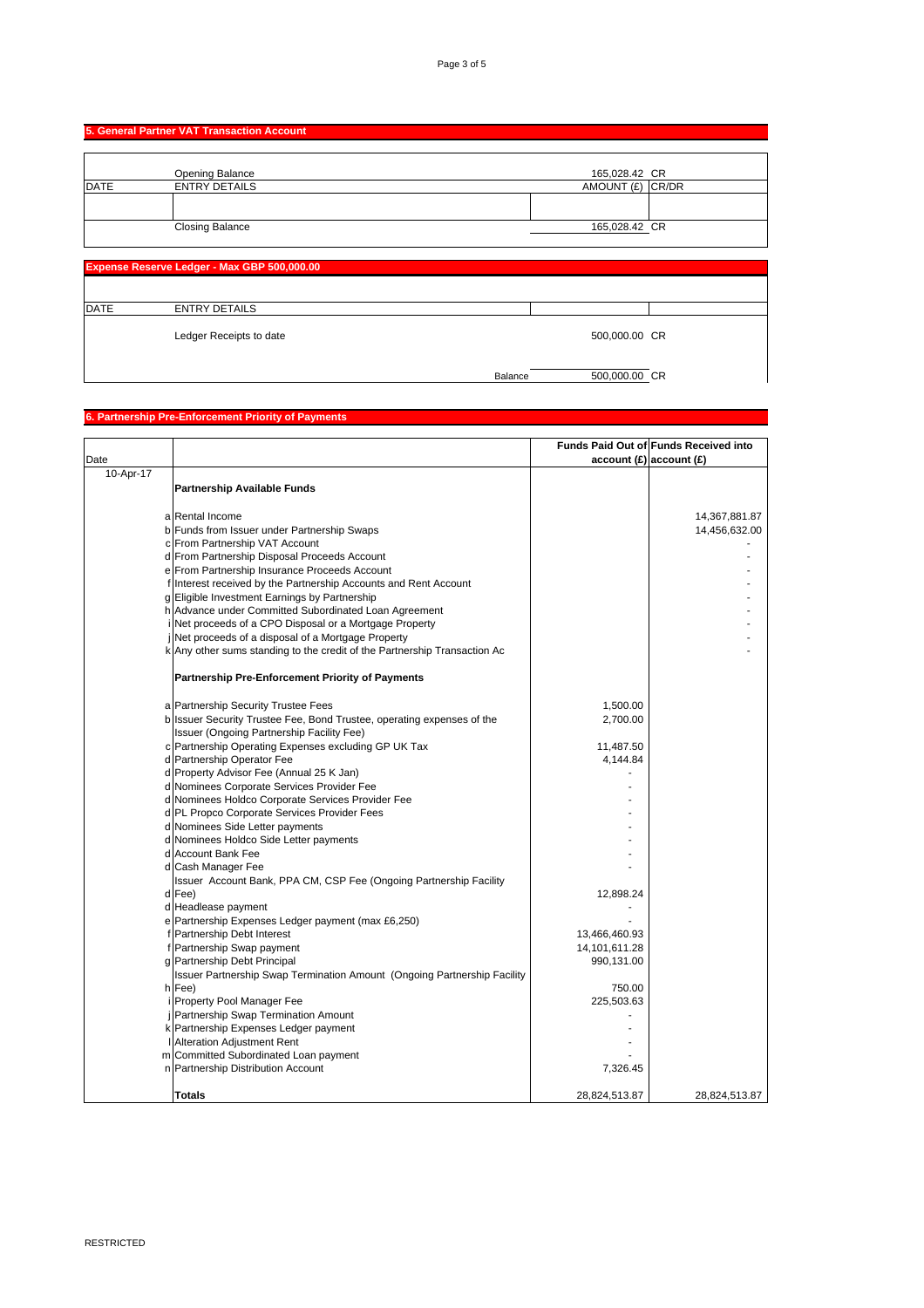# **7. Issuer Transaction Account**

|             | Opening Balance                  | 41,575.65 CR     |  |
|-------------|----------------------------------|------------------|--|
| <b>DATE</b> | <b>ENTRY DETAILS</b>             | AMOUNT (£) CR/DR |  |
|             |                                  |                  |  |
| 13-Apr-17   | <b>Issuer Swaps Receipts</b>     | 355,020.72 CR    |  |
| 13-Apr-17   | <b>Partnership Debt</b>          | 14,456,591.93 CR |  |
| 13-Apr-17   | Partnership Swap Pays            | 355,020.72 DR    |  |
| 13-Apr-17   | <b>Ongoing Fee</b>               | 16,348.24 CR     |  |
| 13-Apr-17   | <b>HSBC</b> Fee                  | 7,700.00 DR      |  |
| 13-Apr-17   | <b>Notes</b>                     | 14,456,591.93 DR |  |
| 13-Apr-17   | <b>Issuer Operating Expenses</b> | 7,898.24 DR      |  |
|             | <b>Closing Balance</b>           | 42,325.65 CR     |  |

### **8. Issuer Pre-Enforcement Priority of Payments**

|           |                                                        |                            | <b>Funds Paid Out of Funds Received into</b> |
|-----------|--------------------------------------------------------|----------------------------|----------------------------------------------|
| Date      |                                                        | $account(E)$ account $(E)$ |                                              |
| 13-Apr-17 |                                                        |                            |                                              |
|           |                                                        |                            |                                              |
|           | <b>Issuer Available Funds</b>                          |                            |                                              |
|           |                                                        |                            |                                              |
|           | a Funds due to Issuer under Partnership Swap Agreement |                            | 14,101,611.28                                |
|           | b Amounts due to Issuer in respect of Partnership Loan |                            | 14,472,940.17                                |
|           | c Any amount due to Issuer under Issuer Swap Agreement |                            | 14,456,632.00                                |
|           | d Interest Received by Issuer on Transaction Account   |                            |                                              |
|           | e Eigible Investment Earnings                          |                            |                                              |
|           |                                                        |                            |                                              |
|           | <b>Issuer Pre-Enforcement Priority of Payments</b>     |                            |                                              |
|           | a Bond Trustee Fee                                     | 1,200.00                   |                                              |
|           | a Issuer Security Trustee Fee                          | 1,500.00                   |                                              |
|           | <b>b</b> Issuer Operating Expenses                     |                            |                                              |
|           | c Issuer/Issuer Holdco Corporate Services Provider Fee | 7,898.24                   |                                              |
|           | c Paying Agent Fee                                     | 500.00                     |                                              |
|           | c Account Bank Fee                                     | 750.00                     |                                              |
|           | c Cash Manager Fee                                     | 3,750.00                   |                                              |
|           | d Bond Interest                                        | 13,466,460.93              |                                              |
|           | d Bond Principal                                       | 990,131.00                 |                                              |
|           | d Issuer Swap Provider                                 | 14,101,611.28              |                                              |
|           | d Partnership Swap payment                             | 14,456,632.00              |                                              |
|           | e Issuer Profit                                        | 750.00                     |                                              |
|           | f Swap Subordinated Amounts                            |                            |                                              |
|           | g Issuer Partnership Swap Termination Amount           |                            |                                              |
|           | hilssuer Transaction Account                           |                            |                                              |
|           | <b>Totals</b>                                          | 43,031,183.45              | 43,031,183.45                                |